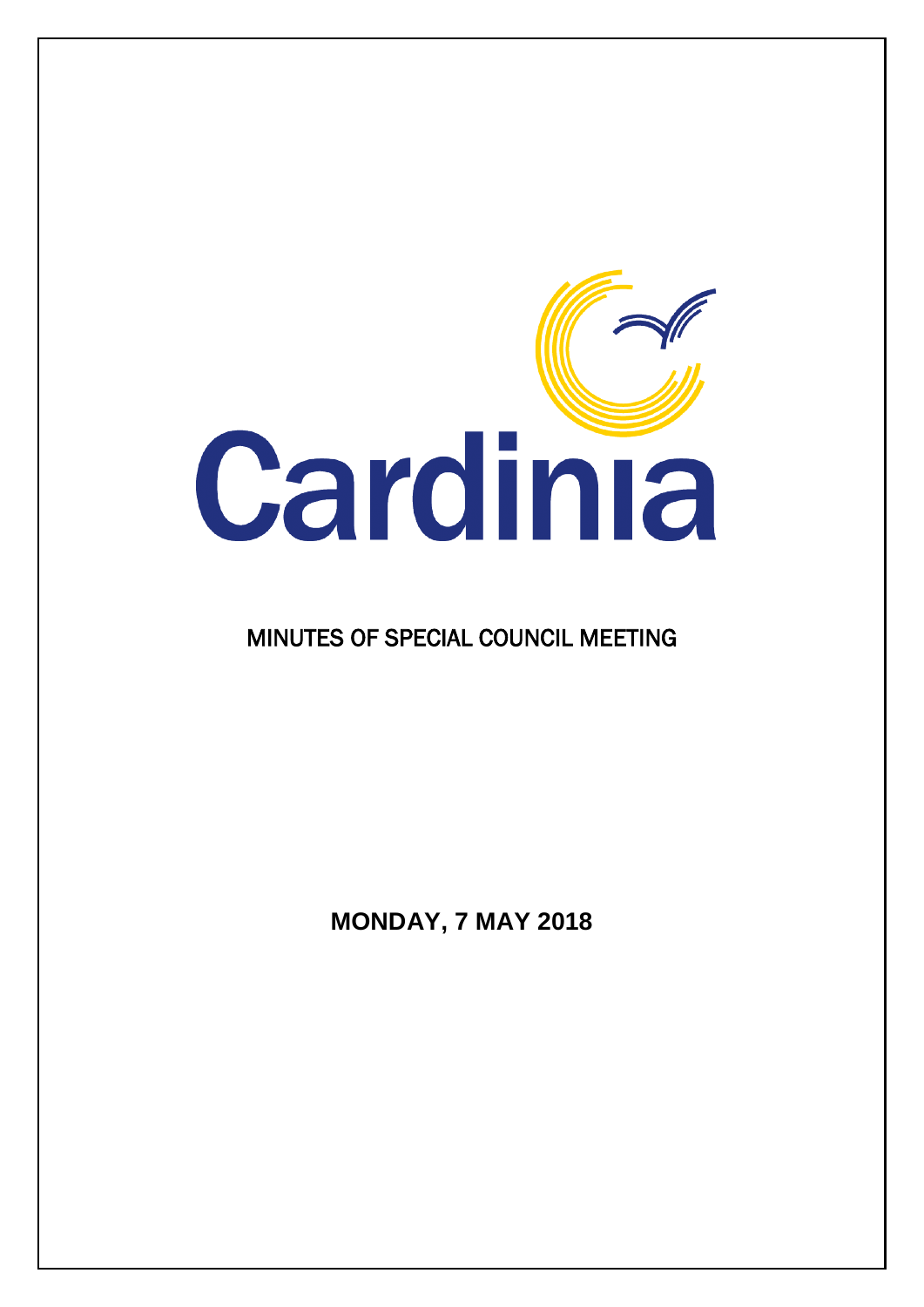

### MINUTES OF SPECIAL COUNCIL MEETING

### held in the Council Chambers, 20 Siding Avenue, Officer on Monday, 7 May 2018 The meeting commenced at 7.10pm

PRESENT: Mayor, Collin Ross, Chairman

Councillors Michael Schilling, Carol Ryan, Jodie Owen, Graeme Moore, Ray Brown, Jeff Springfield, , Brett Owen

Messrs Garry McQuillan (CEO), Mike Ellis (GMAS), Derek Madden (GMCS), Andrew Paxton (GMPD), Jenny Scicluna (GMCWB), Doug Evans (MG)

#### APOLOGIES:

Leticia Wilmot

#### **DECLARATION OF PECUNIARY AND OTHER INTERESTS** Nil.

## TABLE OF CONTENTS

1. [CONSIDERATION OF BUDGET AND COUNCIL PLAN](#page-2-0) SUBMISSIONS ..................................3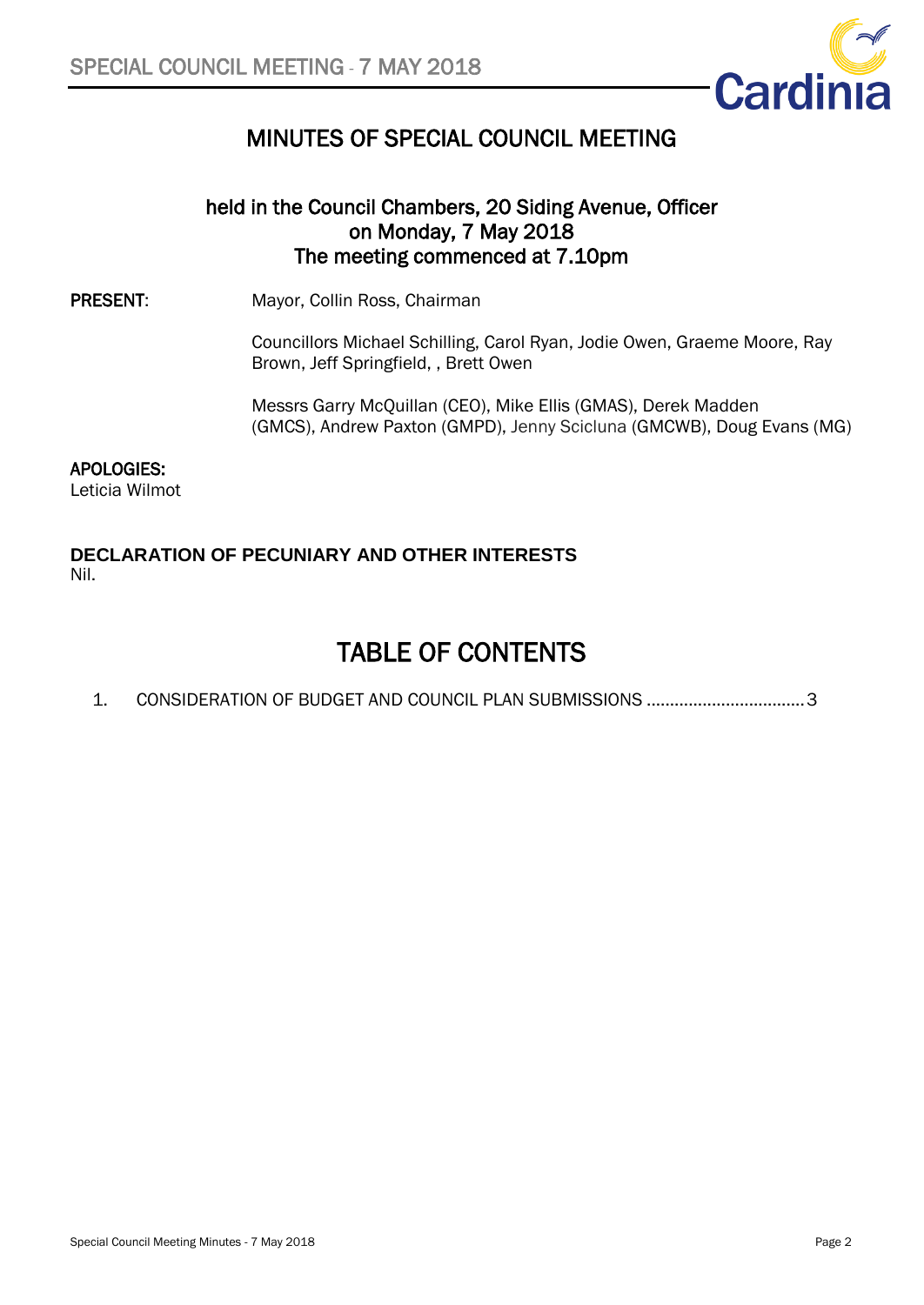<span id="page-2-0"></span>

### 1 CONSIDERATION OF BUDGET AND COUNCIL PLAN SUBMISSIONS

#### FILE REFERENCE INT1829430

RESPONSIBLE GENERAL MANAGER Derek Madden

AUTHOR Derek Madden

#### RECOMMENDATION

- 1. Council receive and note the submissions received in response to the public advertisement of the Proposed Budget 2018-19 and Amended Council Plan; and
- 2. The submissions be considered by the Council at its meeting to be held on Monday 21 May, following which all submitters be advised in writing of the outcome of their submission and the reasons the decision has been taken.

#### **Attachments**

- 1 Summary of table of submissions, circulated to councillors only
- 2 Copies of written submissions, circulated to councillors only

#### EXECUTIVE SUMMARY

At the closing date for the lodgement of submissions on the Proposed Budget 2018-19 and Amended Council Plan, 7 submissions had been received. In addition 2 petitions were received and will be considered as part of the budget process.

Details of submissions received are included in the table attached.

#### **BACKGROUND**

At the Special Council Meeting held on Monday 26 March 2018, Council resolved to release the Proposed Budget 2018-19 and Amended Council Plan for public comment in accordance with legislative requirements of the Act. Public notice was given advising of the required statutory details regarding the Budget and Council Plan submissions to be received by 5.00 pm on Wednesday 25 April 2018.

The Proposed Budget 2018-19 and Amended Council Plan have been on public display at the Council offices, libraries, and on the Council website.

A Special Council meeting will be held at Council Offices on Monday 7th May following the council planning meeting to hear the submissions. Following this meeting Council will consider the adoption of the Proposed Budget 2018-19 and Amended Council Plan, with or without amendments, at a Special Council Meeting to be held on Monday 21 May 2018, this meeting will follow the standard council meeting agenda to be held at the Council Chambers, Siding Avenue, Officer.

#### POLICY IMPLICATIONS

Council is required under Section 223 of the Local Government Act 1989 to hear those persons who have lodged submissions and have requested to be heard in support of their submission.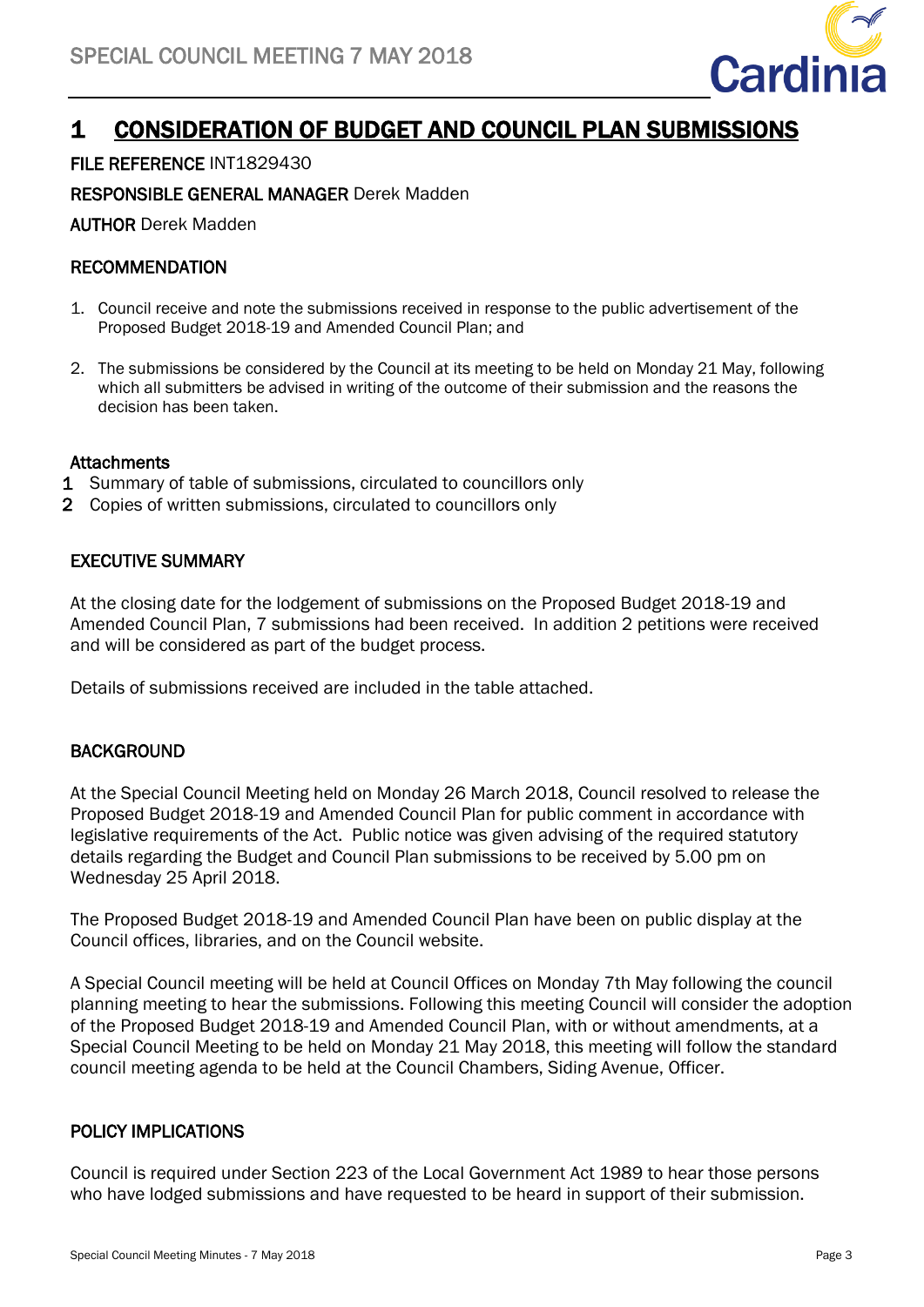

#### RELEVANCE TO COUNCIL PLAN

Long-term financial sustainability (Section 5.3)

#### CONSULTATION/COMMUNICATION

The Proposed Budget 2018-19 and Amended Council Plan have been made available at the Pakenham, Emerald, and mobile libraries, Council offices, and on the Council website as part of the statutory consultation process.

Community information sessions were held at the Pakenham Library, Gembrook Community Centre and Koo Wee Rup Community Centre during April 2018. Although not overly attended, these sessions provided the opportunity for the community to engage with Senior Management of Council. A number of issues were discussed at these forums. The main items are listed below.

- 1. Council infrastructure, in particular roads, was highlighted as an area that needs to be adequately resourced.
- 2. Sporting infrastructure the issues around a second oval needed for Koo Wee Rup and the extension of the community centre were discussed.
- 3. Council's financial sustainability was discussed and residents expressed a desire for Council to be as prudent as possible with public funds and ensure that value for money was been received for works completed.

#### FINANCIAL AND RESOURCE IMPLICATIONS

Any changes to income or expenditure would require corrections to be made to the Proposed Budget 2018-19 document.

#### **CONCLUSION**

Council is required to hear those persons who have wished to speak in support of their submission lodged in regard to the Proposed Budget 2018-19 and Amended Council Plan. A Special Council meeting will be held at Council Offices on Monday 7th May following the council planning meeting.